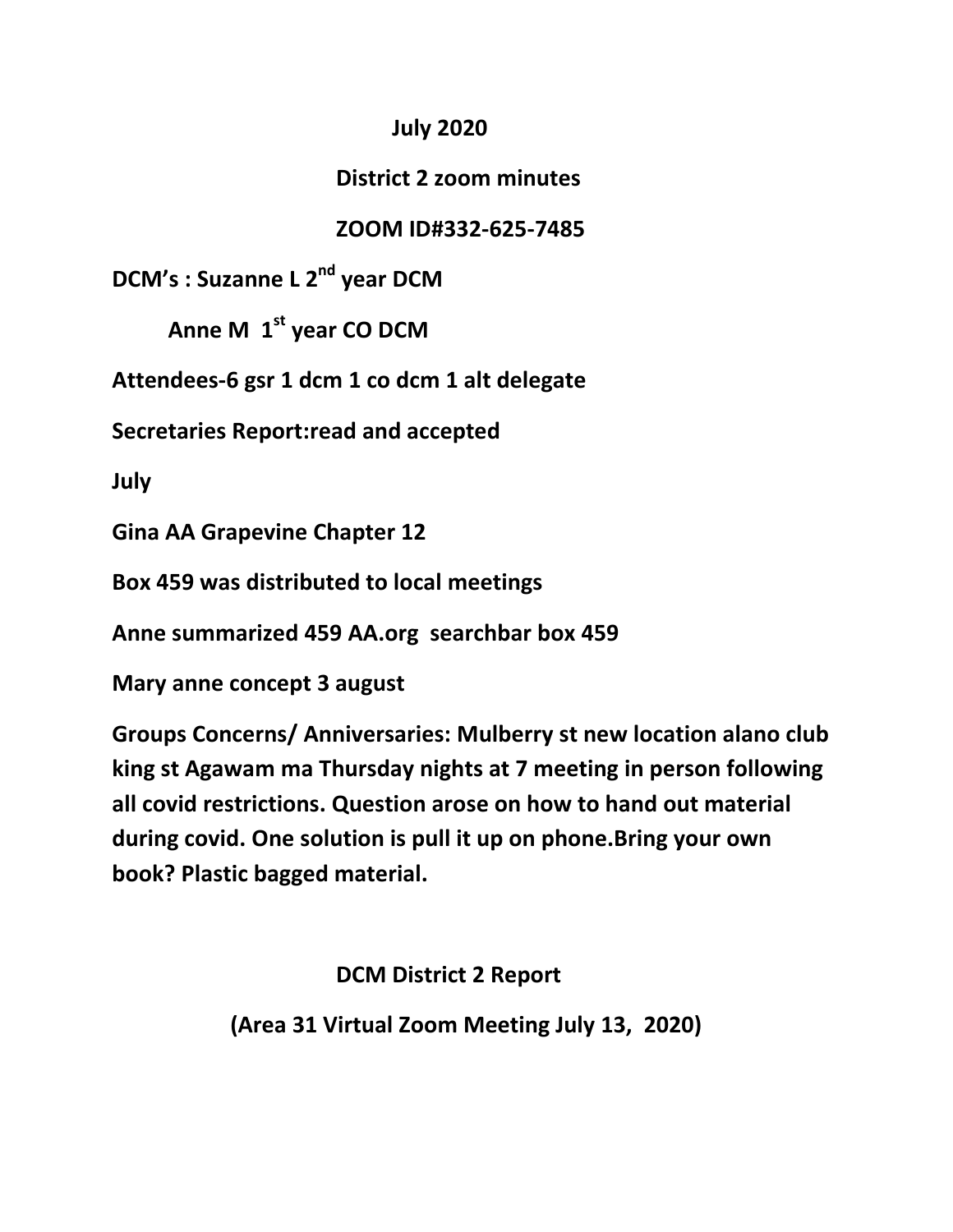**District Committee Member - DCM - "is the vital link between the group's GSR and the Area service structure. By maintaining active contact, both with the groups in the district and the Delegate, the DCM is the key link in ensuring that all the A.A groups are aware of the importance of their total participation in local, district, area and world services."**

**Treasurer's Report:**

**Beginning May Balance \$ 4,023.08**

**Group Contributions: \$ 1,517.05**

**Total Area Expenses: \$ 0.0**

**Closing May Balance: \$ 5,540.54**

**Plus - Prudent Reserve: \$ 8,500.00**

**Total Funds Available: \$ 14,040.54**

**Further comments: Contributions in May 2020 have decreased by \$989.17 from contributions in May 2019. There were 8 contributions made in May 2020. Contributions May 2020 YTD have increased by \$721.84 from contributions May 2019 YTD. Church Closings Effected Group Contributions in APRIL Due to on-going Covid-19 Crisis.**

**Webmaster: ● Area 31 Handbook on Website, PDF doc.**

**Western Mass Round Up: ● Round Up Held - Sunday - Zoom Platform 2:00-3:30**

**1**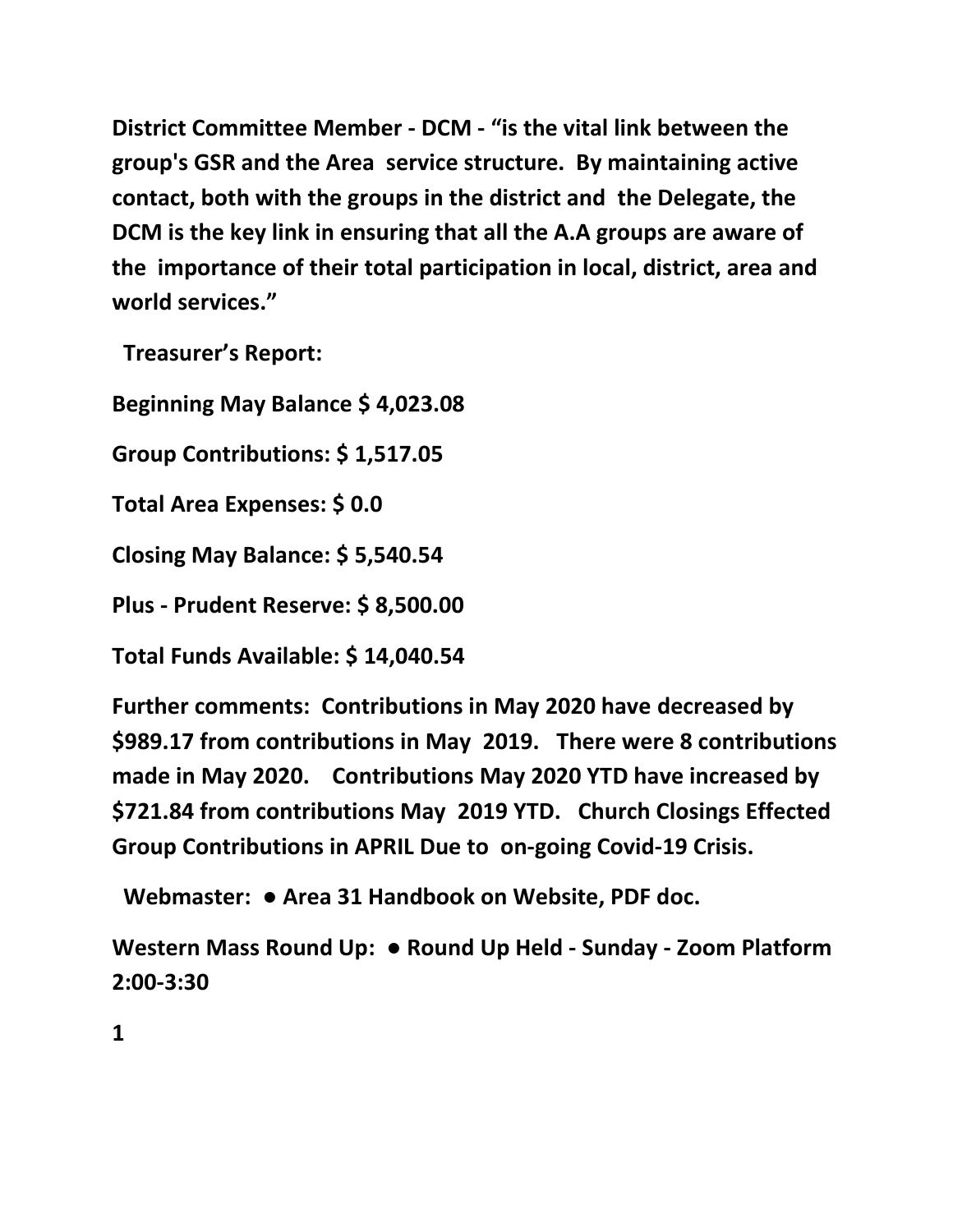**CPC: ● Working with Mass Rehab to schedule a commitment via Zoom to their staff meeting ● Developed a letter for the CPC Committee and AA members to send to professionals letting them know how to refer clients to AA while we are meeting virtually. This letter will be posted on the Area website for any AA member to use. http://area31aa.org/cpc http://area31aa.org/files/cpc/cpc\_note\_to\_professionals\_regarding\_ aa\_virtual\_mee tings.pdf Berkshire Intergroup: ● On May 19, We instituted a soft opening of the Intergroup office, one day a week , Tuesdays at 1:30 to 5:00. All must have face masks and gloves to enter and only one person in office at a time.**

**● We have constructed a cubicle so that when you enter you cannot go beyond that point.**

**● Intergroup has received \$129.00 in contributions and \$96.45 in literature sales.**

**● The hotline phone service , which usually averages 35 calls a month, had 97 calls last month. Institutions:**

**● Unable to get into any places but are able to provide books and information.**

**● Looking for a way to set up online contributions to Institutions.**

**● Can send checks to: Western Mass Intergroup PO Box 1391 Holyoke, MA 01040 NOTE: For Institutions NECYPAA: ● May 31st Meeting \$1555.84 balance On track but struggles is the inability to conduct in-person registrations.**

 **● Discussing on line payment options; Venmo, square.**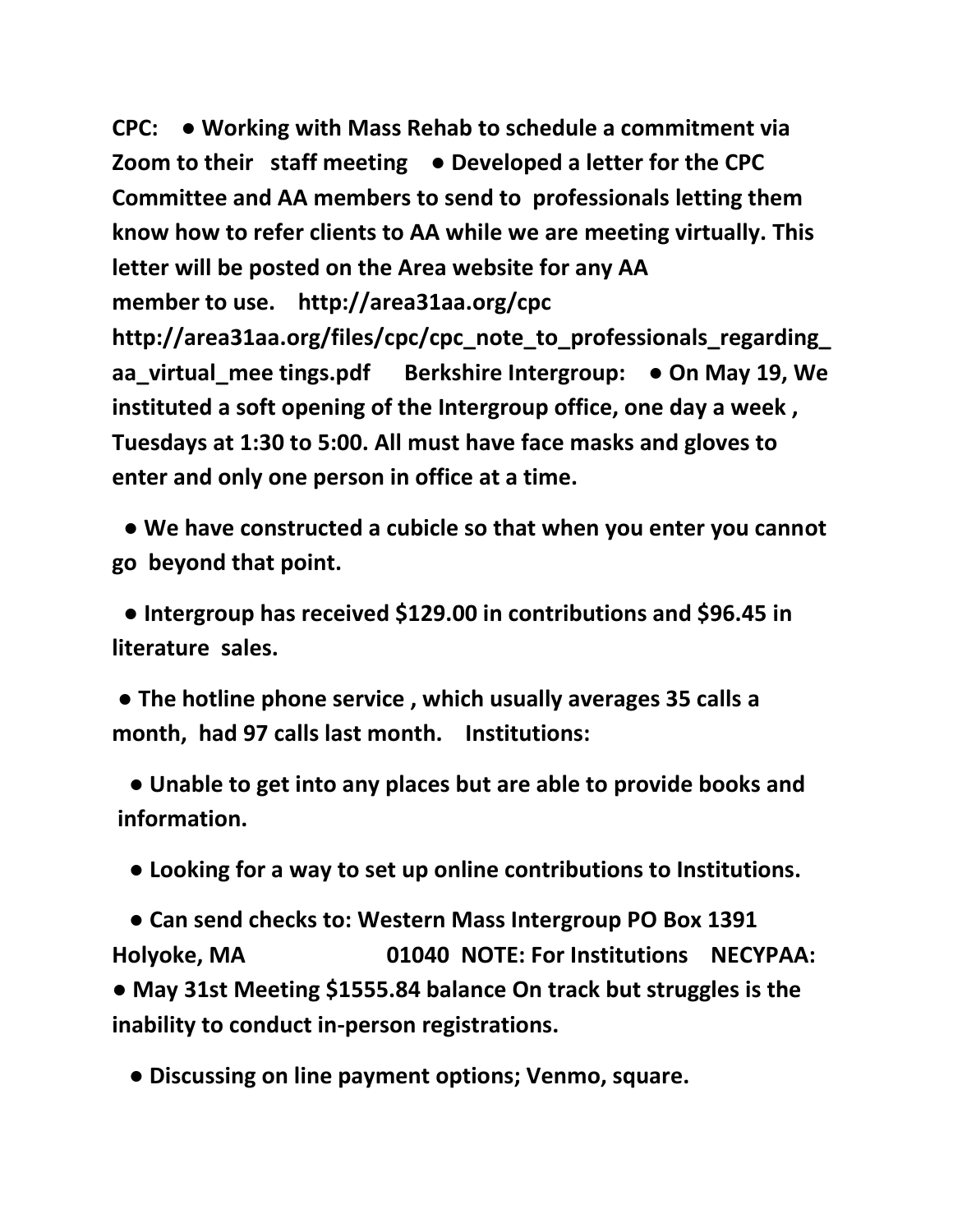**● Discussing: Panel speakers, booked site tour, contact DJ and comedians.** 

**● Access to ASO & ALS. Events held: lip sync and Charades.**

**● Looking for other ways to promote involvement. Saturday night zoom mt, low attendance. Because of low attendance there will be restructuring. ● Website almost done.** 

**Area 31 Secretary's Report: Delegate's Remarks: ROUND UP https://mail.google.com/mail/u/0?ui=2&ik=43d9c79f09&attid=0.1&p erm msgid=msg-**

```
f:1672051215957517884&th=173451b8d568663c&view=att&di 
sp=safe
```
**https://drive.google.com/file/d/1h42nwzAqrO5IQmAfYNM7KUAjo8L MNNo7/vi ew?usp=sharing**

**Area Chair Remarks:**

 **● It was reminded to the committee that the Area Officers are present at all meetings as a resource and it is not their responsibility to pass on the information or what occurred at the Area Meeting.** 

**New Business: ● A motion was made to implement on-line contributions to the area31aa.org website.**